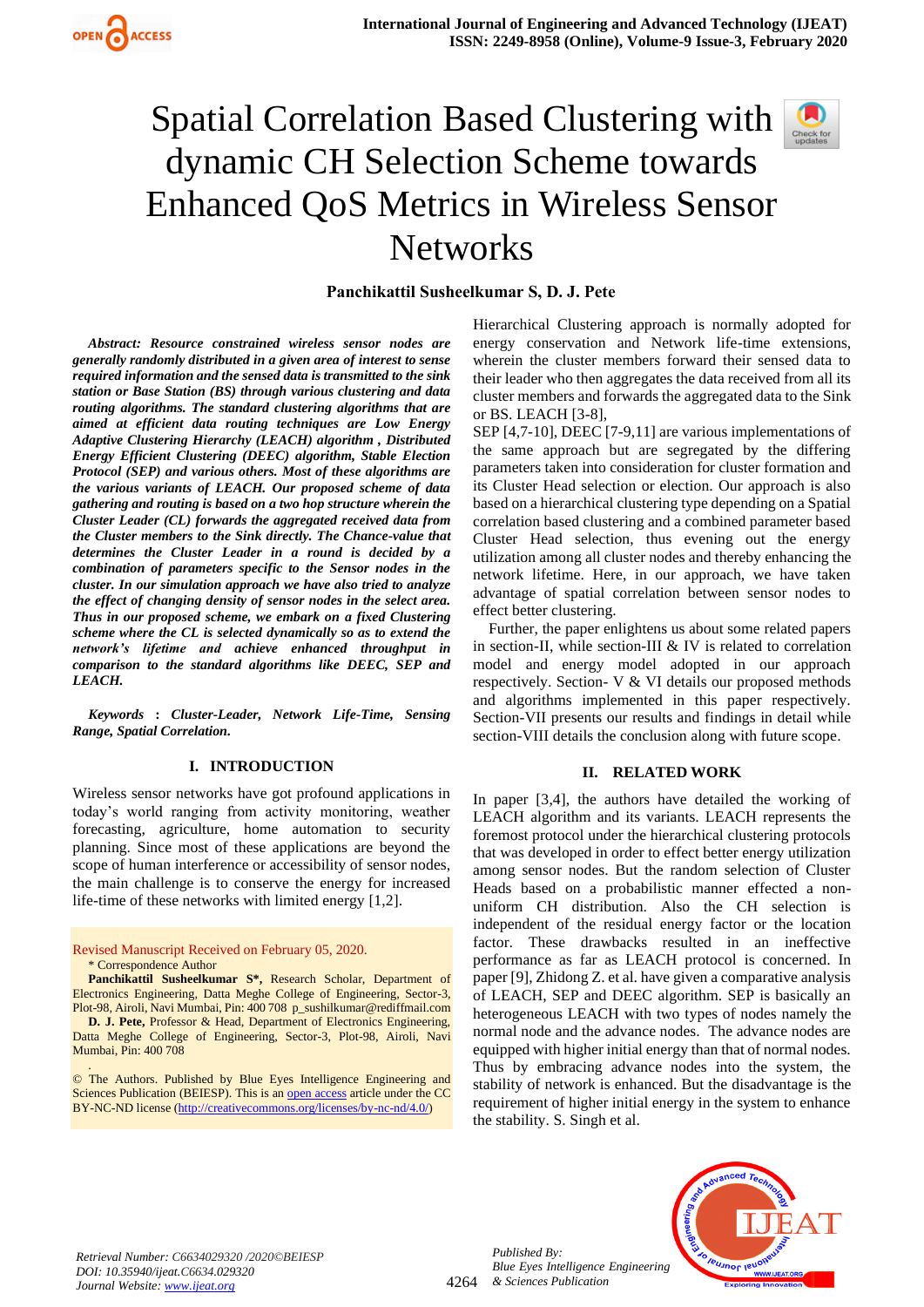[11] have analyzed DEEC protocol consisting of multi-level initial energy sensor nodes which enhances the network life-time and the stability but at the cost of higher initial energy requirement. In paper [12], data aggregation by the cluster leader employs the correlation between the sensed data by sensor nodes. In paper [13], the nodes with similar readings are grouped together to form clusters based on some correlation between sensor nodes.

The authors have based their distance calculations on Euclidean and Manhattan distance formulae to get node location and similarity. Liu et al. [14] have checked on the Manhattan distance formulae to find dissimilarity in the sensed data of two nodes. Shen et al. have used the tree routing concept and taken forward the similarity concept using Manhattan distance approach in paper [15].

In our proposed approach, we have taken into consideration parameters like sensing range of sensor nodes along with the residual energy of each node combined with the summative distance of member nodes from the CH in deciding the CH for each round, which is not considered in the above approaches discussed so far. Few of the papers have touched upon these parameters individually and hence, we are motivated to analyze the effect of these parameters in unison or combination, on the cluster formation and CH selection. Thus our simulations have showcased better implementation of correlation models effecting better energy conservation and enhanced network life-time.

#### **III. PROPOSED CORRELATION MODEL**

In our proposed model we have assumed a uniform Sensing range for all the sensor nodes under consideration. Let  $S_m$ ,  $S_n$  be any two sensor node at a distance dmn from each other. We observe that ad the distance d<sub>mn</sub> decreases below 2R, we see some overlap between the sensing regions of the two nodes. Since the sensing region of any node is a 3-dimensional volume structure, we would be expressing all the regions considered as 3-dimensional volume (Vol).



**Fig. 1. Over-lapped sensing region of sensor nodes**

In the above figure, the overlap region is represented by Vol(OL) and the correlation between sensors can be expressed as:

$$
\sigma(d_{mn}) = \frac{Vol(OL)}{Vol(Combined)}
$$
 (1)

From the spherical geometry analysis, the overlap Volume [16] is evaluated as:

*Retrieval Number: C6634029320 /2020©BEIESP DOI: 10.35940/ijeat.C6634.029320 Journal Website[: www.ijeat.org](http://www.ijeat.org/)*

$$
Vol(OL) = \frac{\prod_{12}^{12} (2R - d)^2 (d + 4R)}
$$
 (2)

$$
Vol(Combined) = \frac{8 \prod R^3}{3} - \frac{\prod}{12} (2R - d) (d + 4R)
$$
 (3)

$$
\sigma(d_{mn}) = \frac{Vol(OL)}{Vol(Combined)}
$$
  
= 
$$
\frac{2}{32R^3 - (2R - d)} \frac{2}{(d + 4R)}
$$
  
(4)

It can be verified that as dmn increases beyond 2R,  $\sigma(d_{mn})$  $=0$ . Therefore the above expression is valid for dmn $\leq 2R$  and is expressed as:

 $\sigma$ ( $d_{mn}$ )

$$
= \begin{cases} \frac{(2R-d)^2(d+4R)}{2} & \text{if } 0 \le d_{mn} < 2R \\ 32R^3 - (2R-d)^2(d+4R) & \text{if } d_{mn} \ge 2R \end{cases}
$$
 (5)

Eq.5 represents the desired correlation model. The various symbols used in the above modeling are listed below in table-1 as:

| Table- I: Symbols used in the above modelling |  |  |  |
|-----------------------------------------------|--|--|--|
|-----------------------------------------------|--|--|--|

| Symbols           | Para-meters                            |
|-------------------|----------------------------------------|
| R                 | Sensing Range of nodes: Sm, Sn         |
| $\rm{S}_{\rm{m}}$ | m <sup>th</sup> Sensing node           |
| $S_n$             | n <sup>th</sup> Sensing node           |
| Vol               | Volume with respect to spheres         |
| OL.               | Overlap                                |
|                   | Distance between nodes $S_m$ and $S_n$ |

#### **IV. ENERGY MODEL**

We have adopted the standard energy model referred from paper [3]. The major constituent of energy expended in any Wireless Sensor Network is the propagation energy decided by the second power or fourth power of distance between the transmitter and receiver depending on whether the distance is greater than or less than the crossover distance. The other part of the energy is used for the various electronics involved in the transmission and reception of data. Together, the transmission energy required for transmitting a  $L - bit$ message can be expressed as:

*Published By: Blue Eyes Intelligence Engineering & Sciences Publication* 

4265

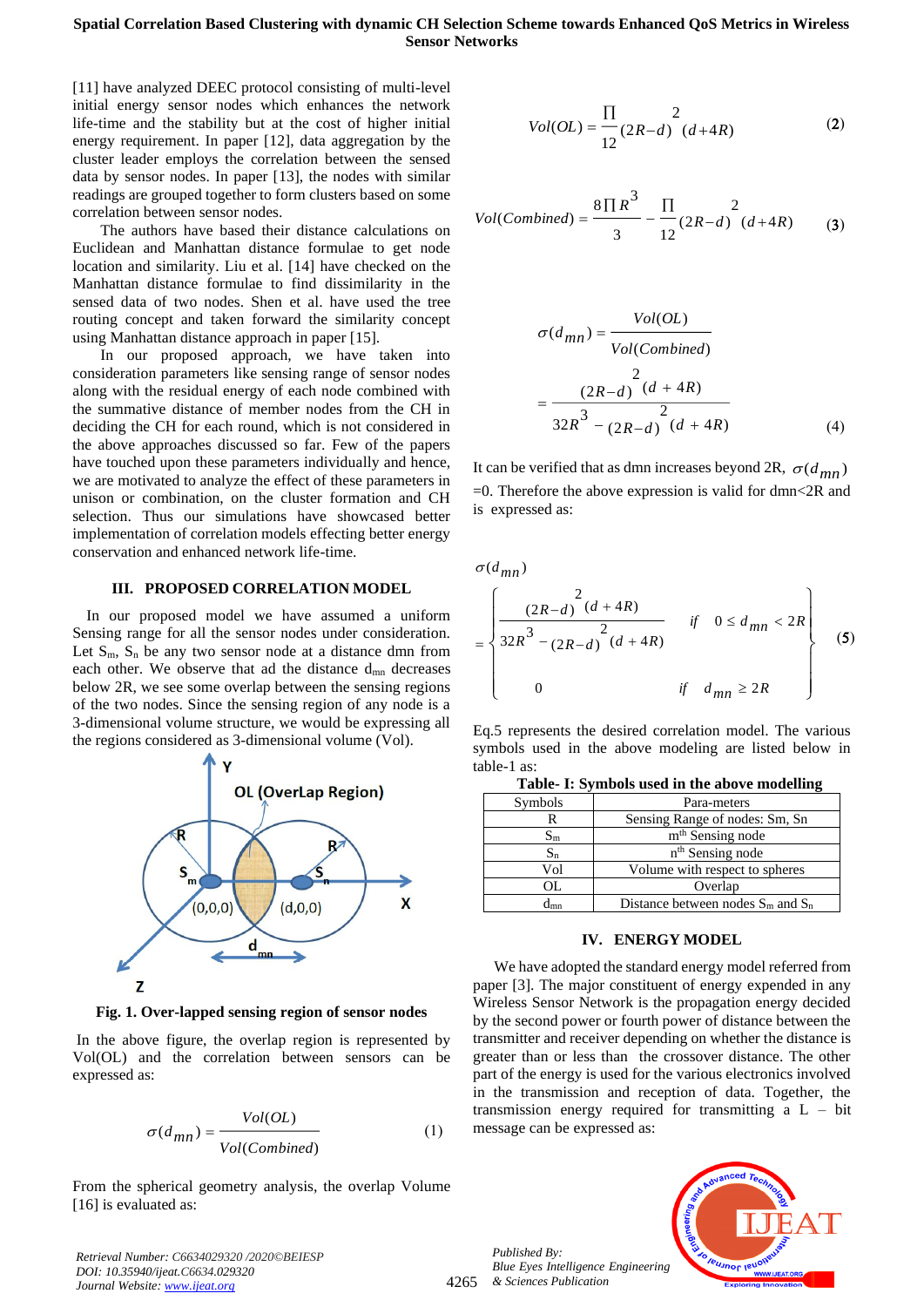

 $(6)$ 

$$
E_{trxx} = LE_{elxx} + L^*pl^*d_{trxx}^{\quad (n)}
$$

where L: total number of bits in any message,  $E_{\text{elxx}}$ : Energy expended on electronics per bit,  $pl * d_{trxx}$ <sup>n</sup> : is propagation energy required to cover the transmission distance per bit (here propagation loss dictates the value of pl,

 $d_{\text{trxx}}$  is the distance between the transmitter and receiver and n represents the propagation loss exponent)

For  $d_{\text{trxx}} < d_0$ , 'pl' assumes values dictated by free-space equation. Hence the transmission energy [17], can be concluded as:

$$
E_{trxx1} = LE_{elxx} + Le_{fspace} d_{trxx}^2
$$
 (7)

where  $\epsilon_{fspace}$  = pl represents free-space factor

And for  $d_{\text{trxx}} > d_0$ , we have

$$
E_{\text{trxx2}} = LE_{\text{elxx}} + Le_{\text{mpath}} d_{\text{trxx}}^4 \tag{8}
$$

where 'pl' is specified by the multi-path transmission factor  $\epsilon_{\text{mpath}}$ . Here cross-over distance  $d_0$  is given by:

$$
d_0 = \sqrt{\frac{\mathcal{E}_{\text{fspace}}}{\mathcal{E}_{\text{mpath}}}}
$$
(9)

where  $\epsilon_{fspace} = 10$  picoJoules/bit/Sq.metre and  $\epsilon_{mpath}$ 0.0013 picoJoules/bit/metre<sup>4</sup> assuming a frequency of 914 k.Hz and a bit rate of 1Mbps [9].

#### **V. PROPOSED METHOD**

Here, all the sensor nodes are GPS enabled and the position of each node along with its ID is intimated to the sink at the start of the operation itself. All the sensor nodes are assumed to be energized to the same level at the start. Clusters are finalized based on our predefined spatial correlation criterion at the sink level and the same cluster group is maintained till the exhaustion of network energy. Cluster formation is controlled and aided by the sink. During each round the leader of the cluster group is self-anointed within the group based on a combination of deciding parameters like the residual energy of the member nodes and the location of each cluster member. The algorithm to check the eligibility of a sensor node to become a Leader for the forthcoming round is run at each node independently.

#### **A. Cluster Formation, CH Election & Data Movement**

Cluster formation is initiated by the sink once in its network lifetime. All the nodes are GPS equipped and the sink is appraised of their location data. We have not considered the impact of the location enabling technology on a comparative scale with existing algorithms since the same technology is adopted by all existing and proposed algorithms. Sink runs a cluster formation algorithm with the node's sensing range and their location as input data to the algorithm. The algorithm checks for overlap between sensor node's sensing region. After executing number of iteration, the algorithm groups together all the sensor nodes having more than a specific range of overlap in their sensing regions.

In our paper, we have varied the overlapping criterion from 10% to 80% in multiple steps. Once the clusters are formulated by the sink, the cluster information is fed to each cluster members. This accomplishes the stage one of the operation. The second stage is the selection of Cluster Head by the cluster group. A cluster-head eligibility check algorithm is then executed by each member of the cluster group and finds a chance-value to become the cluster head. This chance-value is broadcasted by the member within the group. If another cluster member finds its chance-value higher than the previously received one, it then broadcasts its value to the group. Lastly, the member with the highest chance-value is accepted by the group members as the cluster-leader. Hence this process of CH election is dynamic in nature.

Once the leader is elected for a cluster, the data sensed by each cluster member forwards their data to the Cluster Head. Cluster Head aggregates the data and sends the aggregated data to the sink directly.

#### **VI. ALGORITHM**

Cluster Formation Algorithm (Algorithm-1): This algorithm is implemented at the sink side with the following assumptions:

- 1. Sink or the base station (BS) has all the sensor node locations, IDs and sensing range.
- 2. A uniform sensing range of radius 5 units has been allotted for all nodes
- 3. Centrally located Sink with boundless energy is considered. Hence we have not considered the energy required for broadcasting data as an influential parameter for comparison.
- 4. There are no resource constraints on the sink from the point of view of implementing complex computations or storage requirement is concerned.

Algorithm1:

- A. Assign Sensing Range of Sensor nodes = 5 units for all nodes
- B. Compute Sensing Region Overlap between the 1<sup>st</sup> node (Sm) and 2nd node (Sn)
- C. Compute the %Overlap (correlation of sensing region of the two nodes i.e  $\sigma(d_{mn})$
- D. If %Overlap is greater than the specified value, group the node-2 with node-1 and mark node-2 as grouped with node-1 and if the condition is not satisfied mark the node-2 as ungrouped..
- E. Repeat step B,C  $&$  D with Node-1 and the 3<sup>rd</sup> Node and continue till the last node keeping node-1 as the centre one.
- F. Similarly, select the next ungrouped node as the centre node and repeat steps B, C, D, E & F with other ungrouped nodes.
- G. All the nodes are grouped into clusters defined by the spatial correlation between the sensing regions (volume) of the sensor nodes satisfying the specified value.



*Retrieval Number: C6634029320 /2020©BEIESP DOI: 10.35940/ijeat.C6634.029320 Journal Website[: www.ijeat.org](http://www.ijeat.org/)*

*Published By:*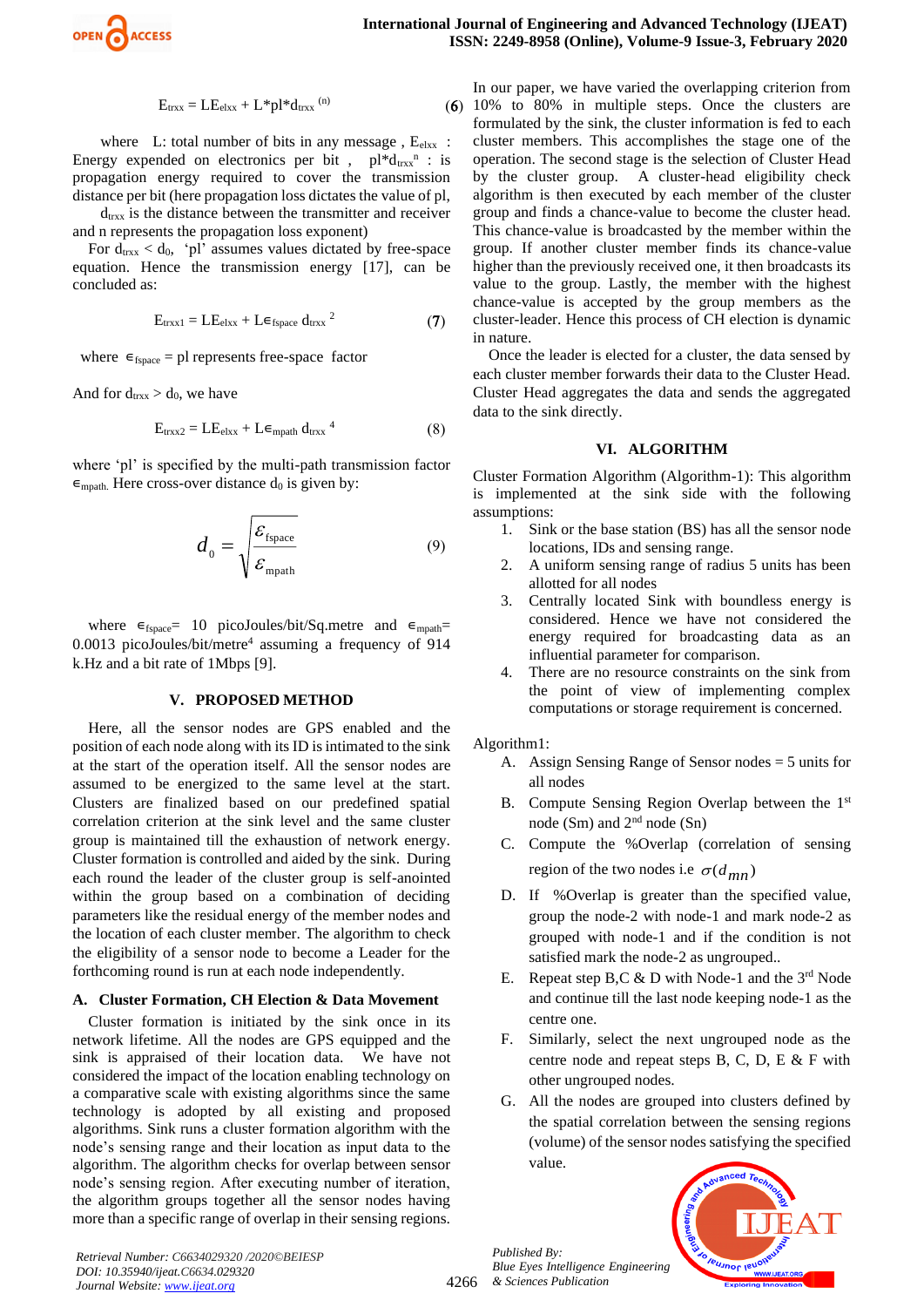Cluster Leader Election Algorithm (Algorithm-2): This algorithm is implemented at the Node end (each node) with the following assumptions:

- 1. Sensing range of each sensor node is uniform and is taken as 5 units.
- 2. Cluster members are updated with CM's Location, their ID, number of members in the cluster and the Sink location at the start itself.
- 3. These nodes are resource constrained as far as energy and other resources are concerned.

## Algorithm-2:

- A. Assign Sensing Range of Sensor nodes = 5 units for all nodes
- B. Get the residual energy  $E_{res}$  of the Sensor node.
- C. Calculate the distances (Euclidean) of other member nodes from oneself.
- D. Calculate the summative distance from the above calculated distance.
- E. Calculate the Chance-value of each node to be CH using eq.

:((0.7\*E<sub>res</sub>)+0.3\*(1/sum.dist)<sup>2</sup>)/(E<sub>res</sub>+(1/Sum.dist)<sup>2</sup>)

- F. This value is broadcasted by the individual member to the group. The other members also broad cast their chance-value if its on a higher level than the previous broadcast.
- G. The node with the highest valued Chance-value is accepted as the Cluster-Head.
- H. The Cluster members then forward their sensed data to the CH which then aggregates the data received from the CMs.
- I. The aggregated data is then forwarded by the CH to the sink or BS.
- J. CH reports the ID of any dead node in its cluster to the Sink.
- K. Round ends and then repeat from step-B.

# **VII. RESULTS AND DISCUSSION**

**Table- II: Various Parameters taken for simulation (@MATLAB 2016a)**

|                | $($ שט בסבר המתורש                                                                    |                                |
|----------------|---------------------------------------------------------------------------------------|--------------------------------|
| No             | Para-meters                                                                           | Value/Symbol                   |
|                | <b>Total-Nodes</b>                                                                    | 100                            |
| $\overline{c}$ | Field-Area                                                                            | 100*100                        |
| 3              | Node Energy at start                                                                  | $0.5$ J                        |
| 4              | Sensing Range R                                                                       | 5                              |
| 5              | Distance between node<br>$S_m \& S_n$                                                 | Dmn                            |
| 6.             | <b>Correlation Coefficient</b>                                                        | $\sigma(d_{mn})$               |
| 7.             | Free Space factor for<br>shorter distance $(d < d0)$                                  | $10 \text{ nJ/bit/m}^2$        |
| 8.             | Multi path factor for<br>longer distance $(d>d_0)$                                    | $0.0013$ pJ/bit/m <sup>4</sup> |
| 9.             | Energy consumed in the<br>Electronic circuits to<br>transmit or receive the<br>signal | 50nJ/bit                       |
| 10.            | Energy expended for data<br>aggregation                                               | 5 nJ/bit                       |
| 11.            | Message Length                                                                        | 4000 bits                      |

We have simulated for various Spatial Correlation Coefficient as listed below:

**Table- III: Correlation coefficients or Sensor Region Overlap consideration for cluster formation.** 

| Parameter<br>/Condition<br>No                  |     | 2   | 3   | 4   | 5   | 6   |     | 8   |
|------------------------------------------------|-----|-----|-----|-----|-----|-----|-----|-----|
| Correlation<br>Coefficient<br>$\sigma(d_{mn})$ | 0.1 | 0.2 | 0.3 | 0.4 | 0.5 | 0.6 | 0.7 | 0.8 |
| Over-Lap<br>$\frac{0}{0}$                      | 10  | 20  | 30  | 40  | 50  | 60  | 70  | 80  |

As a case study, we have tried to study the effect of varying correlation coefficient *on* the clustering process with two different density node sets (sets of 100 nodes and 200 nodes) spread randomly in an area of 100\*100 Sq. Units in two separate simulation experiments.

Initially, we studied the simulation with 100 sensor nodes and found the impact of the variation of correlation coefficient on the various parameters of importance which is highlighted in table-4. Similarly the impact of correlation coefficient variation with 200 sensor nodes is highlighted in table-5. Graphically all these variations are captured in the graphical figures below from Fig.4 to Fig.11.

Below we are only showing the sensor node distribution and cluster formation for an over-lap percent of 10% and 40% for representation purpose as such.

a) Correlation Coefficient – 0.1 or Sensing Region



**Fig. 2. Sensor node distribution & cluster formation**   $(\sigma = 0.1)$ 

b) Correlation Coefficient – 0.4 or Sensing Region Over-lap percent – 40%



*Published By: Blue Eyes Intelligence Engineering & Sciences Publication*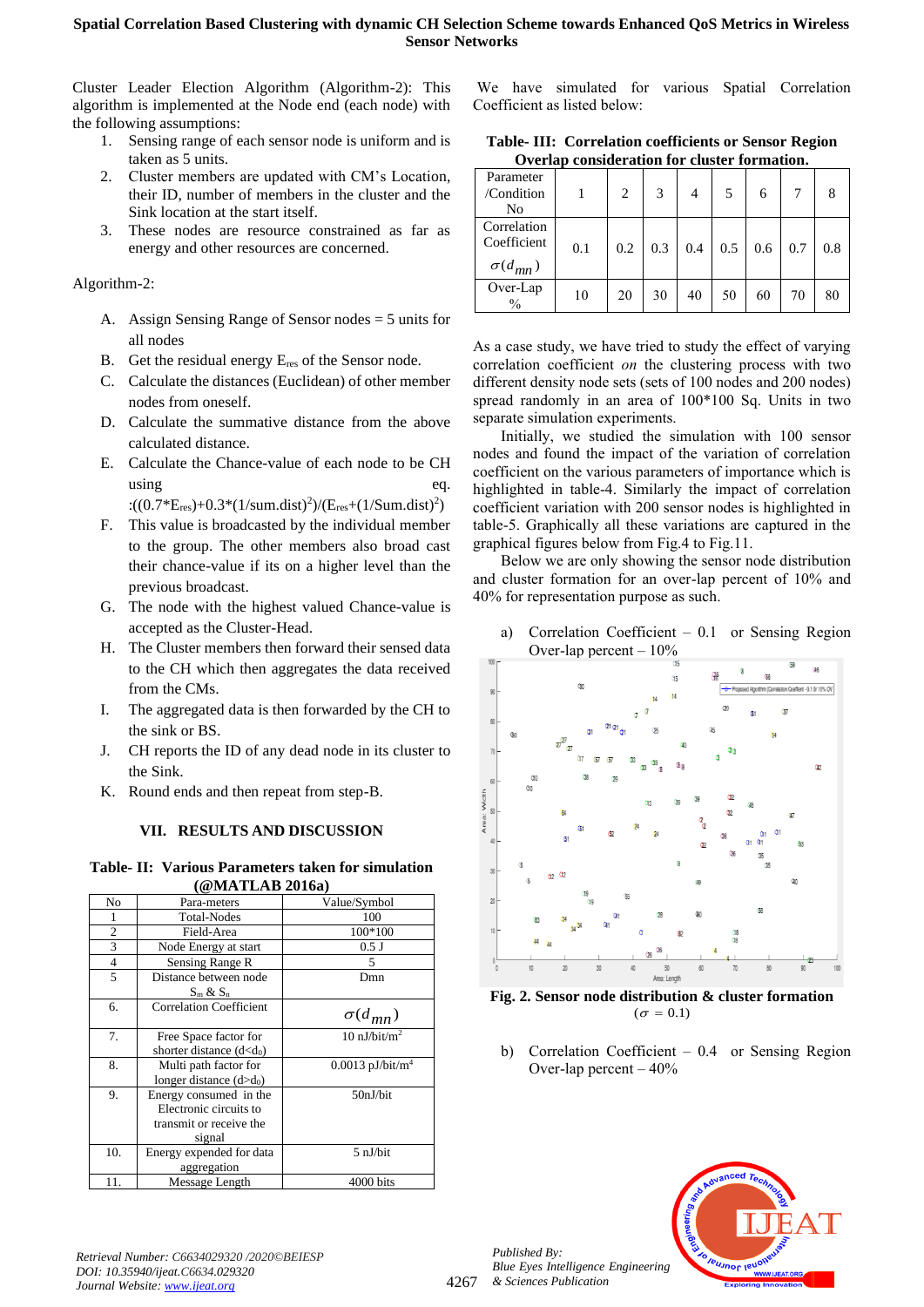



**Fig. 3. Sensor node distribution & cluster formation**   $(\sigma = 0.4)$ 

Simulation results for all the above listed correlation coefficients are shown below for set of 100 sensor nodes (SN) spread in an area of 100\*100 Sq. Units:

a) Correlation Coefficient – 0.1 or Sensing Region Overlap percent  $-10\%$ 



**Fig. 4 (a). Throughput** ( $SN = 100$ :  $\sigma = 0.1$ )











**Fig. 5(b). Network lifetime**  $(SN = 100 \colon \sigma = 0.2)$ 

c) Correlation Coefficient – 0.3 or Sensing Region Overlap percent – 30%







**Fig. 6(b). Network life-time**  $(SN = 100 \colon \sigma = 0.3)$ 

d) Correlation Coefficient – 0.4 or Sensing Region Overlap percent – 40%



*Published By:*

*& Sciences Publication*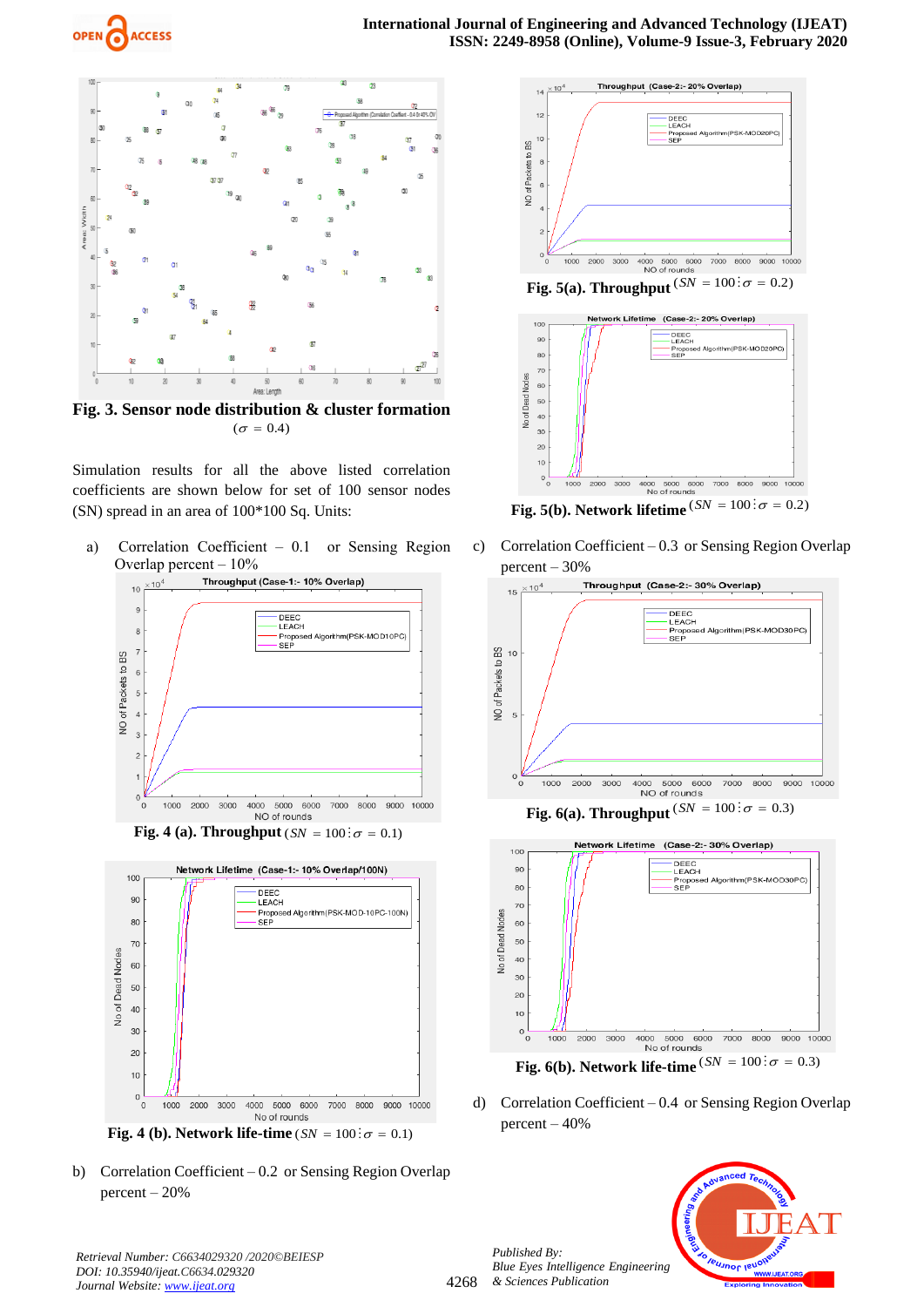

**Fig. 7(a). Throughput**  $(SN = 100: \sigma = 0.4)$ 



**Fig. 7(b). Network lifetime**  $^{(\mathit{SN} = 100\,:\!\sigma = 0.4)}$ 

e) Correlation Coefficient – 0.5 or Sensing Region Overlap percent – 50%



f) Correlation Coefficient – 0.6 or Sensing Region Overlap percent – 60%









g) Correlation Coefficient – 0.7 or Sensing Region Overlap  $percent - 70%$ 





leusnor leu

*Published By: Blue Eyes Intelligence Engineering & Sciences Publication* 

*Retrieval Number: C6634029320 /2020©BEIESP DOI: 10.35940/ijeat.C6634.029320 Journal Website[: www.ijeat.org](http://www.ijeat.org/)*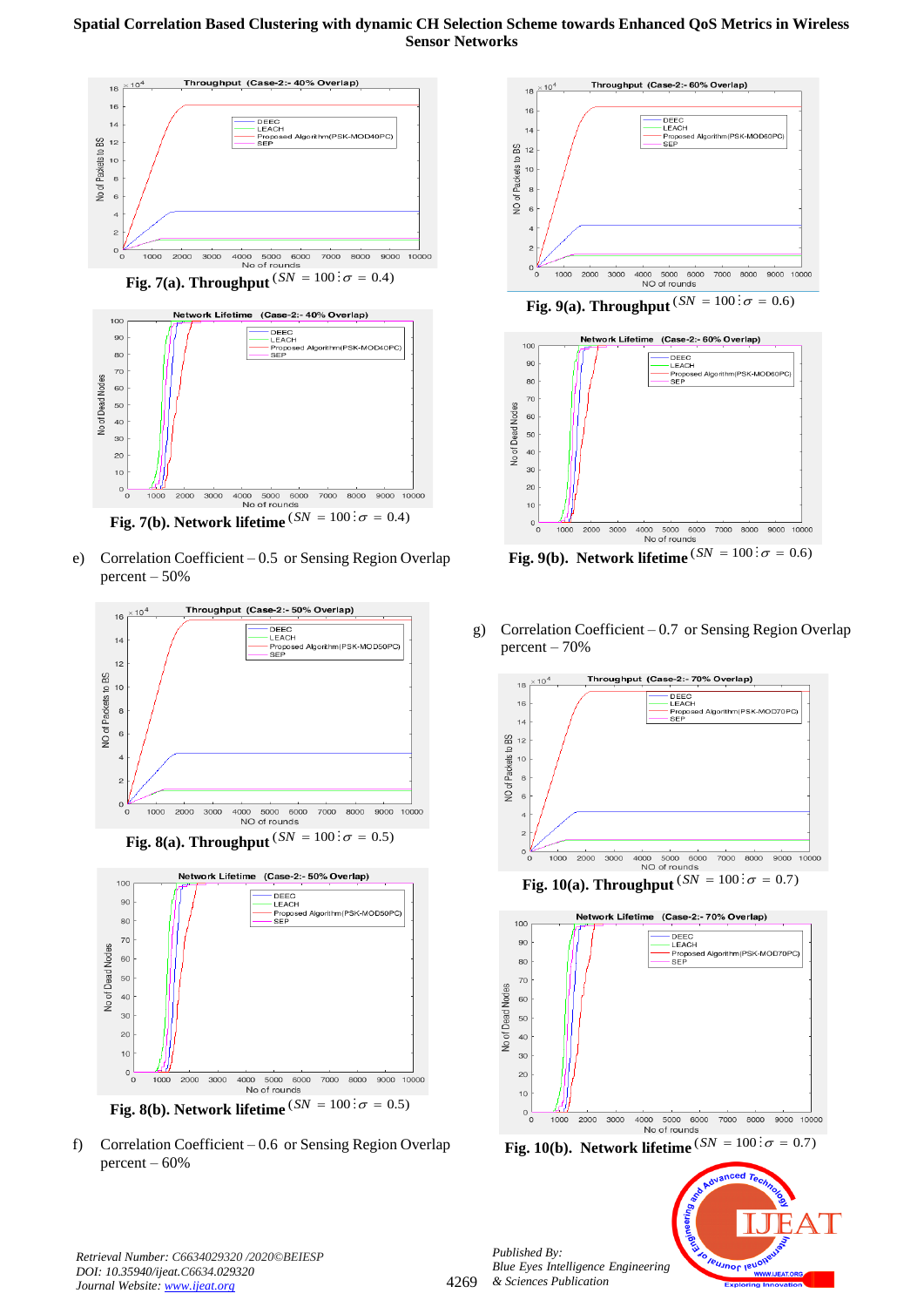

h) Correlation Coefficient – 0.8 or Sensing Region Overlap percent – 80%







**Fig. 11(b). Network lifetime**  $(SN = 100; \sigma = 0.8)$ 

The detailed results are tabulated below for all the correlation coefficients (or percent over-lap considered).

#### **Table –IV: Correlation coefficients (or Over-lap %) and corresponding results for 100 Nodes spread across an area of 100 \* 100 Sq. Units**

|                                                                     |       | $\mathbf{v}$ . $\mathbf{v}$ | $100$ Det Caned |        |        |        |        |        |
|---------------------------------------------------------------------|-------|-----------------------------|-----------------|--------|--------|--------|--------|--------|
| Over-Lap $%$                                                        | 10    | 20                          | 30              | 40     | 50     | 60     | 70     | 80     |
| Number of Clusters formed                                           | 61    | 78                          | 85              | 92     | 90     | 94     | 98     | 100    |
| 1st Node Death (ND) Round                                           | 1217  | 1285                        | 1275            | 1241   | 1263   | 1222   | 1284   | 1208   |
| 50th ND Round                                                       | 1436  | 1524                        | 1589            | 1712   | 1678   | 1704   | 1726   | 1712   |
| 75th ND Round (Network LifeTime)                                    | 1532  | 1799                        | 1803            | 1943   | 1892   | 1895   | 1960   | 1985   |
| 100th ND Round                                                      | 2161  | 2262                        | 2237            | 2253   | 2268   | 2257   | 2258   | 2267   |
| Throughput [No of Packets sent to Sink in<br>its Lifetime (75% ND)] | 88844 | 125314                      | 138229          | 158336 | 152259 | 158808 | 169300 | 171663 |

**Table- V: Correlation coefficients (Over-lap %) and corresponding results for 200 Nodes spread across an area of 100 \* 100 Sq. Units**

| Over-lap $%$                                                           | 10     | 20     | 30     | 40     | 50     | 60     | 70     | 80     |
|------------------------------------------------------------------------|--------|--------|--------|--------|--------|--------|--------|--------|
| Clusters formed                                                        | 97     | 121    | 139    | 159    | 176    | 181    | 193    | 196    |
| 1st (ND) Round                                                         | 1203   | 1227   | 1238   | 1235   | 1228   | 1261   | 1228   | 1281   |
| 100th ND Round                                                         | 1387   | 1411   | 1471   | 1554   | 1635   | 1691   | 1712   | 1765   |
| 150th ND Round<br>(Life-Time)                                          | 1645   | 1556   | 2010   | 1810   | 1902   | 1940   | 1985   | 1993   |
| 200th ND Round                                                         | 3429   | 2250   | 2267   | 2254   | 2273   | 2268   | 2273   | 2254   |
| Throughput [No of<br>Packets sent to Sink in its<br>Lifetime (75% ND)] | 144426 | 177416 | 217678 | 258339 | 295259 | 310813 | 333785 | 344473 |

## **Table- VI: Parameters observed during simulation of LEACH, SEP and DEEC algorithms.**

| Parameters/Algorithms                                               |              | 100-Sensor Nodes in $100*100$ Sq. |                | 200-Sensor Nodes in $100*100$ Sq. |            |                    |  |  |
|---------------------------------------------------------------------|--------------|-----------------------------------|----------------|-----------------------------------|------------|--------------------|--|--|
|                                                                     |              | <b>Meters</b>                     |                |                                   | Meters     |                    |  |  |
|                                                                     | <b>LEACH</b> | <b>SEP</b>                        | <b>DEEC</b>    | <b>LEACH</b>                      | <b>SEP</b> | <b>DEEC</b>        |  |  |
| Clusters formed Roundwise                                           | Between      | <b>Between</b>                    | <b>Between</b> | Between 1                         | Between    | <b>Between</b>     |  |  |
|                                                                     | 1 to 18      | 1 to 18                           | 1 to 36        | to $33$                           | 1 to 41    | $1 \text{ to } 60$ |  |  |
| 1 <sup>st</sup> Node Death (ND) Round                               | 783          | 863                               | 1165           | 799                               | 941        | 1025               |  |  |
| 50% ND Round                                                        | 1192         | 1296                              | 1456           | 1210                              | 1319       | 1415               |  |  |
| 75% ND Round (LifeTime)                                             | 1268         | 1388                              | 1564           | 1294                              | 1402       | 1525               |  |  |
| 100% ND Round                                                       | 1543         | 2565                              | 1916           | 2104                              | 4875       | 1863               |  |  |
| Throughput [No of Packets sent to<br>Sink in its Lifetime (75% ND)] | 11688        | 13081                             | 41410          | 23809                             | 26825      | 52155              |  |  |

From the above results depicted graphically and in tabular format we observe the following:

LEACH and SEP involves relatively smaller number of clusters in comparison to DEEC and our proposed algorithm. Hence clusters in LEACH and SEP have larger number of cluster members. Hence their energy is more utilized for intra cluster communication and hence data packets delivered to sink is comparatively less than DEEC and our proposed algorithm. While comparing DEEC with our proposed algorithm, we can see that our algorithm follows a fixed number of clusters which is finalized initially and the number of clusters is also relatively higher than that in DEEC for all variations of correlation coefficient or percent overlap considered for cluster formation in our proposed algorithm.

In case of lesser density (100 sensor nodes) of sensor nodes, the first node death in our proposed algorithm is reported lately in all conditions of correlation coefficient by around 40 to 120 rounds i.e. an increase of around 4% to 10%. While in high density (200 sensor nodes), the first node death is reported lately in all conditions of correlation coefficients in comparison with that reported in DEEC by around 175 to 235 round i.e.an increase of around 14% to 19% Network lifetime is normally defined subject to the type of application and the purity of data acquired and other relevant factors of importance.

4270 *Published By: Blue Eyes Intelligence Engineering & Sciences Publication*